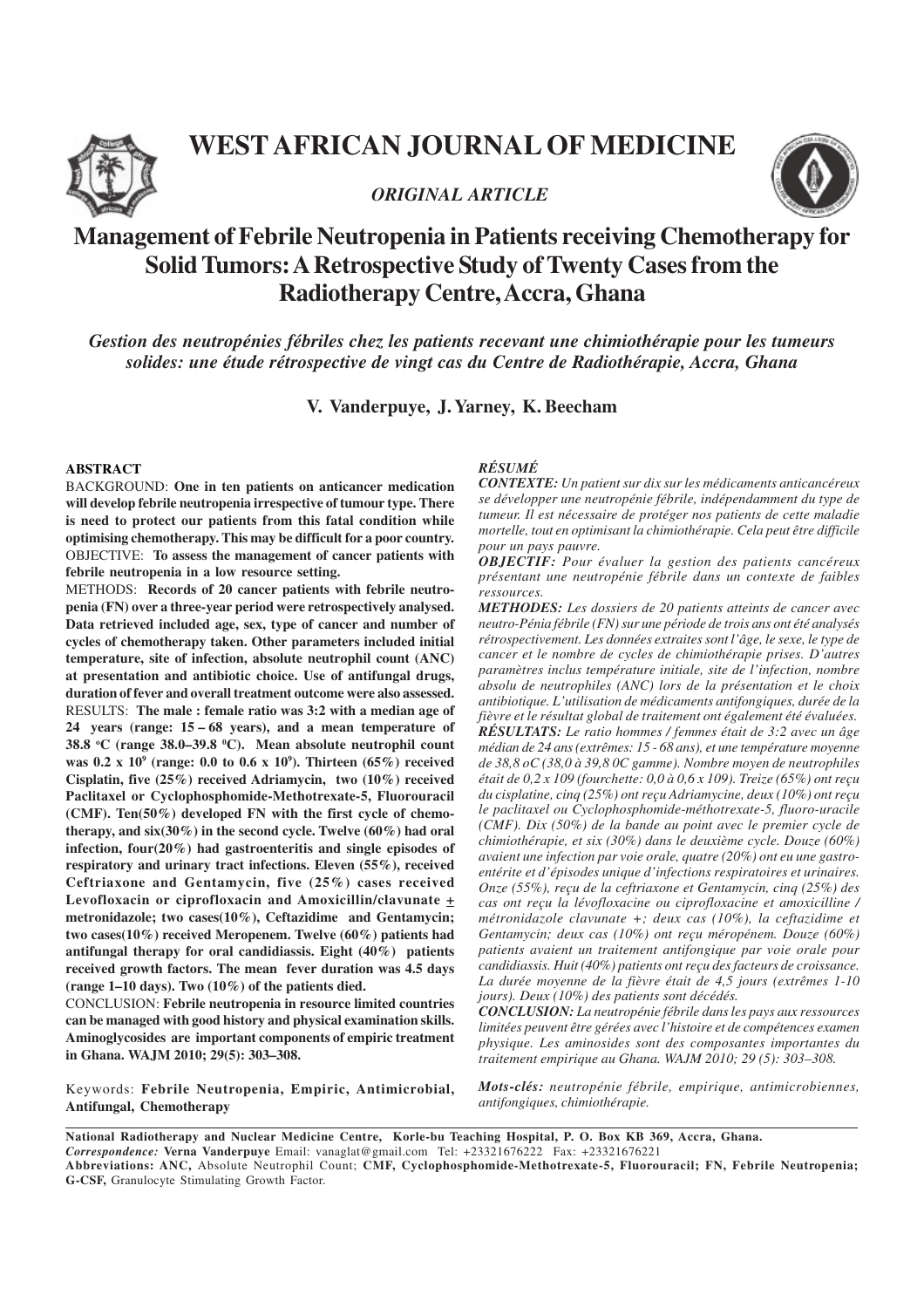#### **INTRODUCTION**

Febrile neutropenia is an oncological emergency occurring in patients undergoing chemotherapy for cancer,and is associated with significant morbidity, mortality and high cost of treament.<sup>1</sup>

The febrile episode is preceded by a reduction in the absolute neutrophil count (ANC) which comprises of segments, blasts and neutrophils. Even though neutropenia is defined as ANC less than  $1.0 \times 10^9$  L cells, this figure is referenced for Caucasians and there is a suggestion that it in blacks it should be less than  $1.2 \times 10^9$  L cells due to mild neutropenia being a normal phenomenon.<sup>2</sup>

Febrile neutropenia is defined as a single oral temperature of  $\geq 38.3$ °C or 38°C for more than one hour, associated with a significant reduction in granulocyte count (ANC  $\leq 0.5 \times 10^9$  L or 1.0 x 10<sup>9</sup>L cells, but predicted to fall to <500cells/ mm<sup>3</sup>).<sup>1</sup> Mortality rates have reduced from 50 percent in the 1960s to less than 10 percent today due to improved management strategies.3 Most chemotherapy agents/protocols have the potential of causing febrile neutropenia. Most cause a blood count nadir at 10 to 14 days, but can occur anytime from a few days to about 6 weeks depending on the drug.<sup>1</sup>

The relationship between low neutrophil count and the increased risk of infection was published in 1966 by Bodey GP *et al.*<sup>4</sup> They noted that the major threat of neutropenia is bacterial infection, and the greatest risk was in patients with ANC less than  $0.1 \times 10^9$  L cells. Signs and symptoms of infection are however often subtle due to a lack of adequate inflammatory response.

In the absence of an obvious source of infection which occurs in 50%–70% of cases, empiric antibiotic treatment should cover Gram positive bacilli and Gram negative cocci as microbiological evidence of infection occurs in less than 15% of cases.<sup>1</sup>

Antibiotic choice however depends on the prevailing local condition such as drug availability, isolated pathogens, risk/ severity of bacterial sepsis, resistance patterns, ease of administration and cost in our environment. Earlier studies have reported a 70 percent mortality if administration of antibiotics (within five hours) is delayed.<sup>5</sup>

The use of granulocyte stimulating growth factor (G-CSF) has been repeatedly shown to be effective in prophylaxis and reducing the duration of neutropenia and hospital stay but does not affect mortality. 3

Since February 2005, patients who developed febrile neutropenia in the Radiotherapy Unit of Korle-Bu Teaching Hospital were admitted and managed inhouse instead of the Surgical Medical Emergency Unit.

The purpose of this study was to assess the outcome of patients admitted and managed at the Oncology Unit in Accra, Ghana between January 2005 and February 2008. As a developing country we have many limiting resources in the health care system especially for emergency care.

# **SUBJECTS, MATERIALS, AND METHODS**

The medical charts of 20 patients on chemotherapy admitted to the Radiotherapy Centre for febrile neutropenia from February 2005 to February 2008 were analyzed. Patients had received chemotherapy for solid tumours in the preceding days or weeks and had a temperature of  $> 38.3$ <sup>o</sup>C.

Data retrieved included age, sex, type of cancer and number of cycles of chemotherapy taken. Other parameters included initial temperature, site of infection, ANC at presentation and antibiotic choice. Use of antifungal drugs, duration of fever (defined as the number of days lapsed for complete resolution of fever for >24 hours) and overall treatment outcome were also assessed. This retrospective research was conducted in accordance with the Declaration of Helsinki and national and institutional standards. Averages of data are summarised as means or medians.

# **RESULTS**

Of the 20 patients records analyzed, 12(60%) were females and 8(40%) males with a median age of 42 years. (Range 15 to 68 years), and male to female ratio 3:2. Absolute Neutrophil Count (ANC) at presentation ranged from 0 to  $0.6x10^9/L$ with only one patient having a value greater than  $0.5 \times 10^9$ /L.

Eleven (52%) patients had cancers involving the head and neck region comprising nasopharyngeal cancer (n=9) and one case each of tongue and mandible. Breast cancer accounted for seven (35%) of cases and anorectal cancer accounted for two (10%), (Fig 1.).



**Fig. 1: Distribution of Primary Site of Cancer for 20 Neutropenia Patients**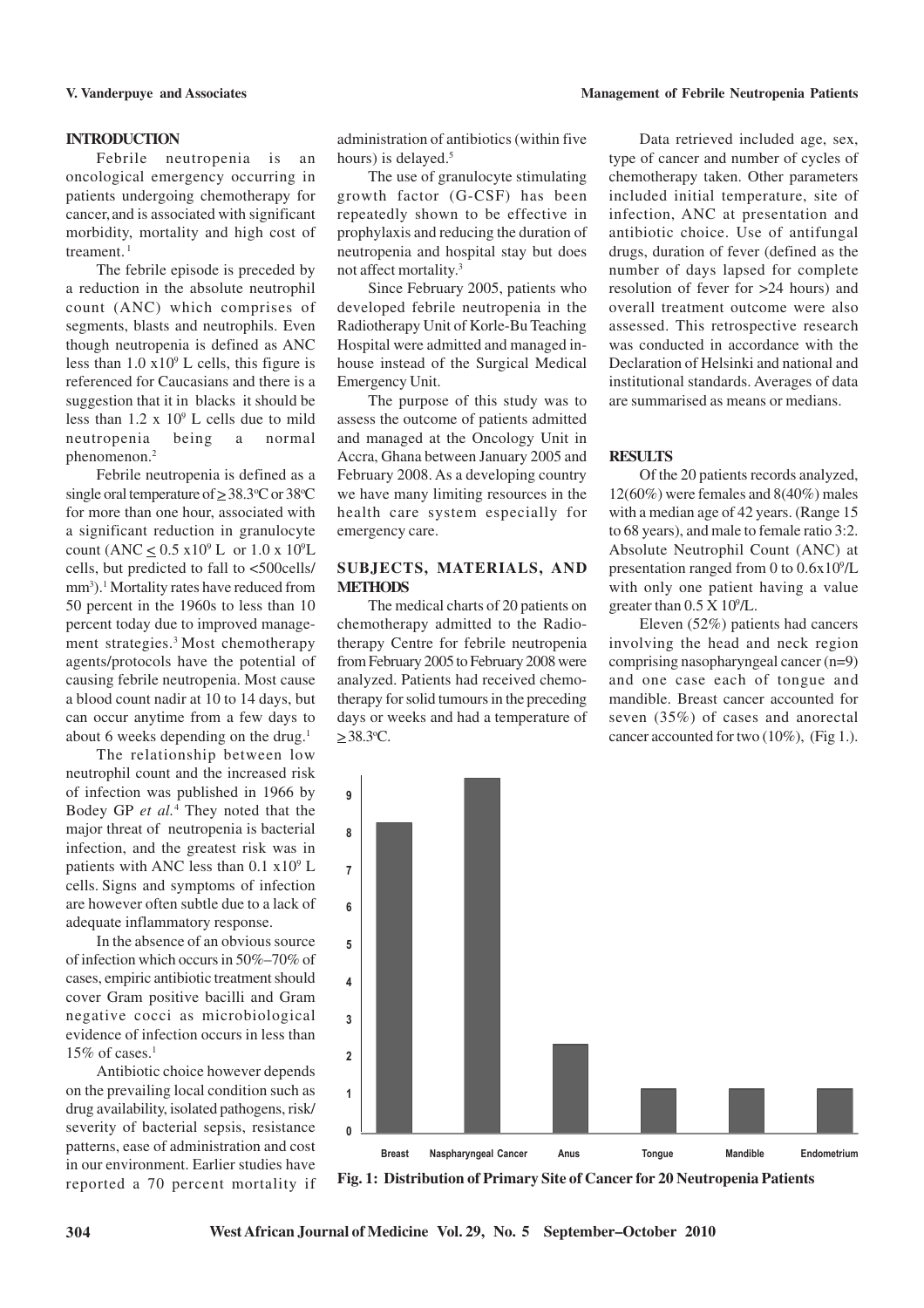With regards to chemotherapy regimens 13(65%) patients had Platinum based regimens, five (25%) anthracycline based and 2(19%) patients received either CMF or Taxane drugs. The chemotherapy agents were used either alone or in combination. Only the two patients with anorectal cancer received concomitant radiation.

The mean initial temperature was 38.8°C (Range 38°C to 39.8°C). Oral mucosa was the most frequent site of infection, occurring in 12(60%) of the admitted patients. Four (20%) presented with gastroenteritis and two single episodes of respiratory and urinary tract infection. In two cases, no site of infection was identified (Table 1). Seven patients who had blood and urine cultures yielded no organisms, malaria having been ruled out by blood films and test. Diagnosis was mainly by history and physical examination as laboratory analysis especially for culture and sensitivity could not be performed immediately before initiation of antibiotics. However, these were requested when there was a change in clinical situation, necessitating prompt re-evaluation and a change in antimicrobial choice.

# **Table 1: Initial Site of Infection for 20 Neutropenic Cancer Patients**

| <b>Site of Infection</b> | No. of Patients $(\% )$ |
|--------------------------|-------------------------|
| Oral Mucosa              | 12(60)                  |
| Gastrointestinal         | 3(15)                   |
| <b>Upper Respiratory</b> | 2(10)                   |
| Urinary tract            | 1(5)                    |
| Unknown site             | 2(10)                   |

Eleven (55%) patients had Cisplatin with 5-fluorouracil with seven patients developing neutropenic fever after the first cycle. Seven (35%) patients received Anthracycline-based chemotherapy, four developed febrile neutropenia after the first cycle. The patient who received Taxane chemotherapy as well as the other who received CMF developed neutropenia after the first cycle. In total 11(55%) developed febrile neutropenia with first cycle and 7(35%) with second cycle. Two(10%) developed febrile neutropenia after three or more cycles. None of the patients had prior chemotherapy. Choice

of antibiotic depended on site of infection, affordability and performance status.

Eleven (55%) patients had Ceftriaxone combined with Gentamycin; two (10%) patients had Ceftazidime with Gentamycin. Levofloxacin with Augmentin or metronidazole was used in five (25%) patients of patients. Three (15%) patients received Meronem-based antibiotics, two as second line. Two patients had Ciprofloxacin and Amoxicillin/clavulinic acid. Ceftriaxone with Gentamycin was the most frequently used, with only one patient requiring change of antibiotic. Except for one patient, all who got Gentamycin upfront did not require antibiotic change. Five out of six patients who received amoxicillin/ clavulinic acid with ciprofloxacin or levofloxacin as initial therapy required a change in drug. Metronidazole was added when there was gastroenteritis. Antifungal therapy with fluconazole was given in 12(60%). In all but one there was evidence of fungal infection in oral mucosa on admission.

Eight (40%) patients had Granulocyte Colony Stimulating Factor (G-CSF) during their neutropenic fever episode with an average of three injections per patient (range 1 to 6). Six of them received it after five days of persistent neutropenia and fever. Cost was the major deterrent in the limited use  $of GCSE$ 

The mean duration of fever was 4.5 days (Range 1 to 10 days). Patients were discharged home on oral ciprofloxacin and augumentin for ten days when afebrile for 72 hours.

Overall, 18(90%) recovered from their neutropenic episode. Mortality from febrile neutropenia was 2(10%). The two patients who died required a change in antibiotics three consecutive times in addition to antifungal agents.

### **DISCUSSION**

Fever in a patient with neutropenia is a grave condition requiring immediate emergency medical attention to avoid fatality. 6 Several trials have indicated similar outcomes for oral versus intravenous antibiotics to cover both gram negative cocci and gram positive bacilli, however, the advantage of

intravenous route cannot be overlooked in gravely ill patients.<sup>7</sup> The increased use of multimodality treatment has increased local control and survival rates as well as increased toxicity, with most serious being febrile neutropenia secondary to anticancer drugs.<sup>8</sup> Dose adjustments to ameliorate this side effect have been shown to be detrimental by reducing survival rates in most cancers.<sup>9,10</sup> It seems the solution to optimize dose is by use of granulocyte stimulating growth factors which comes at a prohibitive cost to patients in developing countries.

In our institution we realized the high mortality rate when our patients were managed elsewhere in the hospital. The reason for this may be multifactorial. We therefore developed a policy to manage them in our limited inpatient department with one to one nursing care and an isolated ward.

# **Investigations Recommended for Febrile Neutropenia**

Even though it is recommended that all neutropenic patients have immediate full blood count, renal and liver profile, wound swabs, chest X-ray and CT scans, blood, urine and sputum cultures, $<sup>11</sup>$ </sup> microbiology laboratory tests were however typically difficult to obtain prior to start of antibiotics as patients traditionally presented on Fridays ,after hours or had limited financial resources. In spite of somewhat suboptimal conditions in developing countries, we are able to manage these cases successfully and present a retrospective study of twenty cases of febrile neutropenia patients who presented to us between 2005 and 2008.

# **Anticancer Drugs Causing Neutropenia**

Several studies including one from Curtin *et al* have noted high rate of febrile neutropenia in patients receiving cisplatin-based chemotherapy.<sup>12</sup> In our analysis more than half of the patients (n=13) received cisplatin-based chemotherapy for head and neck or anal cancer in combination with continuous infusion of 5-Fluorouracil , explaining the high incidence of oral mucositis. Anthracyclines such as Adriamycin are also associated with increased incidence of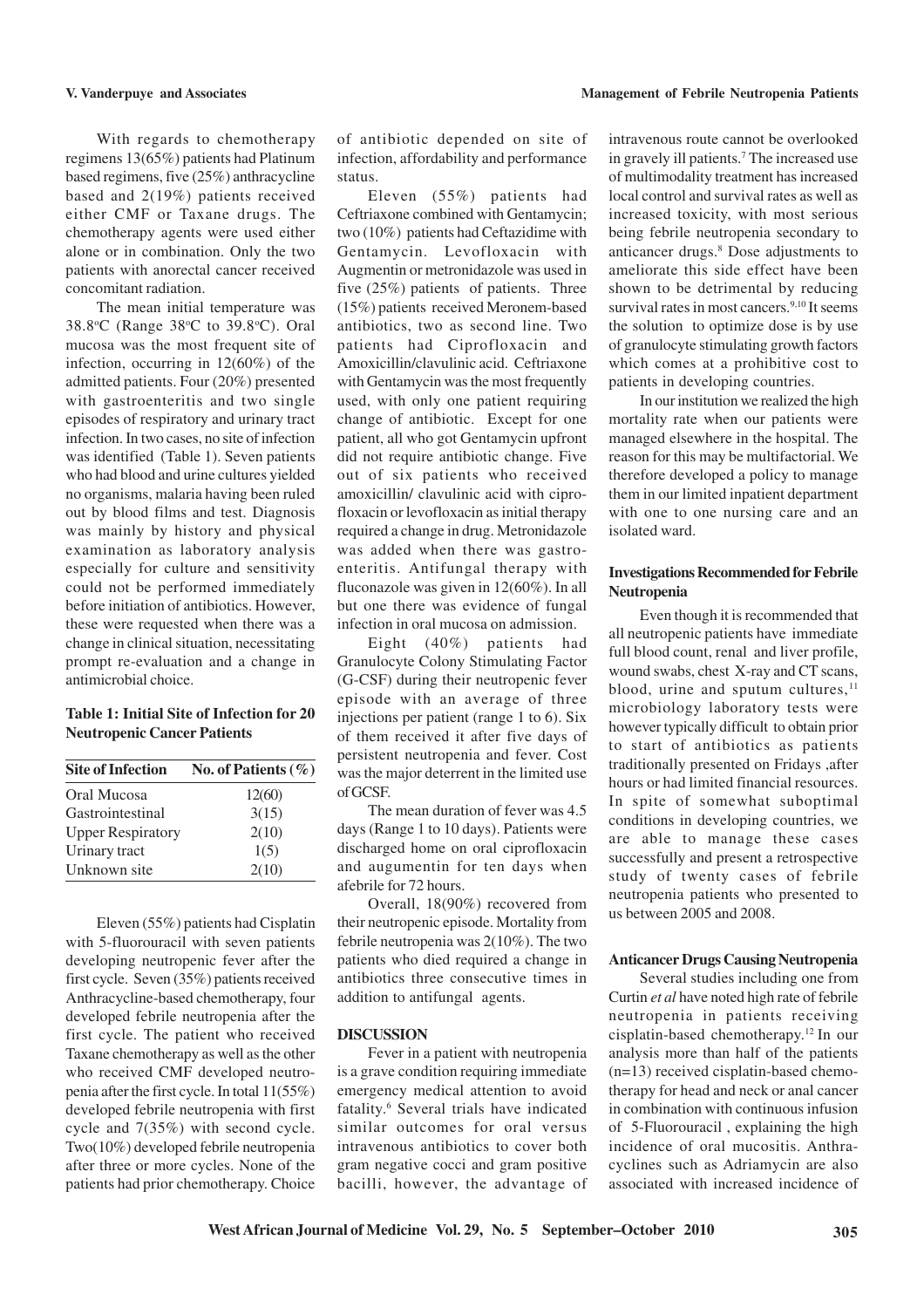febrile neutropenia.13 This is consistent with our findings that breast cancer patients receiving Adriamycin made up one-third of the group. Two patients who received relatively less myelosuppressive drugs (paclitaxel, a taxane and CMF) developed neutropenia. This goes to support the saying in oncology that all anticancer drugs have the potential of causing febrile neutropenia and therefore strict monitoring of blood counts is mandatory. These two patients were actually chemotherapy-naive and may have had other risk factors not discussed here.

In relation to cycle of chemotherapy, a recent report by Crawford J. *et al,* <sup>14</sup> showed that two-thirds of patients with severe neutropenia and febrile neutropenia occur in the first cycle.

This finding tallied with our results showing that majority of our febrile neutropenia cases occurred following the first cycle and another thirty percent after the second cycle (Table 1).

Nineteen (95%) of our patients had ANC  $< 0.5x10<sup>9</sup>$  L and on clinical evaluation were found to be at least moderate risk and thus the use of intravenous antibiotics was justified.<sup>7,8</sup> Moreover, 60% had oral mucositis with<br>dysphagia, odynophagia and dysphagia, odynophagia dehydration , precluding initial use of oral drugs.

### **Site of Infection**

Unlike many text book descriptions of infections in these group of patients, we did not document a skin, respiratory and catheter site infections. This may be explained by the fact that none of our patients had indwelling catheters for feeding, urination or drug delivery. There was only one case of documented pneumonia and urinary tract infection. Not an uncommon finding, a few patients had no evidence of site of infection. This pattern could be different if larger number of patients and more variety of drugs are involved.

### **Choice of Antimicrobial Agent**

Standard empiric antibiotics are recommended to cover the most probable infectious agents in febrile neutropenia, but we must remember that the spectrum of infectious agents varies across

different regions of the world and amongst different institutions within the same region and tend to change over time.<sup>15,21</sup> For us, the ideal choice of drug combination becomes more complicated by the lack of confirmation of infectious agent by laboratory test, lack of financial resources and absence of ideal environment to prevent nosocomial infectious in this very vulnerable group. Sometimes we have to resort to the combination with minimal cost but high efficiency taking into consideration the clinical state of the patient. At the time of this study period, there were no drugs to tackle suspected methicillin-resistant *Staphylococcis aureus.*

The most commonly recommended monotherapies include carbepenems (e.g. Imepenem/cislastin, meropenem) or extended spectrum cephalosporin's (e.g. Ceftazidime, cefipime).16 Prior to 2005, we noted that none of our patients receiving monotherapy with carbepenems or fourth generation cephalosporin had resolution of fever. We then developed a departmental policy to treat with combination therapies only.

Recommended combination therapies include an aminoglycoside with anti-pseudomonal penicillin with or without beta lactamase inhibitor or cephalosporin with anti-pseudomonal penicillin.16 as a general policy for us, very sick patients received gentamycin (an aminoglycoside) combinations. The dose and frequency of gentamycin depended on renal function.

Patients who could not afford meropenem, ceftazidime or ceftriaxone but when clinically stable received ciprofloxacin with amoxicillin/clavulinic acid. Metronidazole was included for gastroenteritis or where indicated. Other combinations were also given based on site of infection.

Fluconazole is the most easily accessible effective antifungal drug against oral candida and therefore our choice. Seven out of the eight patients who received fluconazole received it upfront for obvious oral candidiasis. One patient received it prophylactically as a result of persistent fever beyond day five. A multicenter randomized trial by Winston *et al*<sup>17</sup> and a meta-analysis of sixteen randomized trials published by

Kanda *et al*<sup>18</sup> have indicated that fluconazole may not be the best choice for fungal infections in febrile neutropenic patients as it fails to eradicate *Aspergillus* and other fungal types. Amphotericin B and Itraconazole are better choices.

Eleven (55%) patients received received combination of ceftriaxone and gentamicin mostly due to cost constraints. However, several studies from developing countries like ours support the use of this combination in febrile neutropenia: Au *et al,*<sup>19</sup> Ariffin *et al* <sup>20</sup> and Pession *et al* <sup>21</sup> have demonstrated the cost effectiveness of ceftriaxone/amikacin or gentamicin as empiric therapy. Only one patient who received this combination as initial therapy required antibiotic change.

Five (84%) out of six patients who received amoxicillin/ clavanulic acid with levofloxacin or ciprofloxacin as empiric therapy required a change in antibiotic. This may indicate that in spite of its low cost, this is not a good combination for moderate to high risk patients as per this group.

## **Use of Granulocyte Colony Stimulating Factors**

The use of GCSF was limited due to high cost. It was used upfront in one patient. Seven other patients received it for an average of three days to improve recovery rate of neutrophil and shorten duration of stay after five days of prolonged neutropenia. The American Cancer Society recommendations 2006<sup>22</sup> and a Cochrane analysis $23$  on the subject of GCSF concluded that its use has no impact on mortality from this fatal condition but may in fact reduce morbidity and duration of hospital stay. The mean duration of fever was 4.5 days. A study from the Netherlands<sup>24</sup>, a high resource country reported their average as seven days.

Eighteen (90%) recovered fully from febrile neutropenia.

Our ten percent mortality rate is comparable to worldwide average mortality rate for solid tumours of eight to ten percent.<sup>25,26</sup>

We must be reminded that one in ten patients on anticancer medication will develop febrile neutropenia irrespective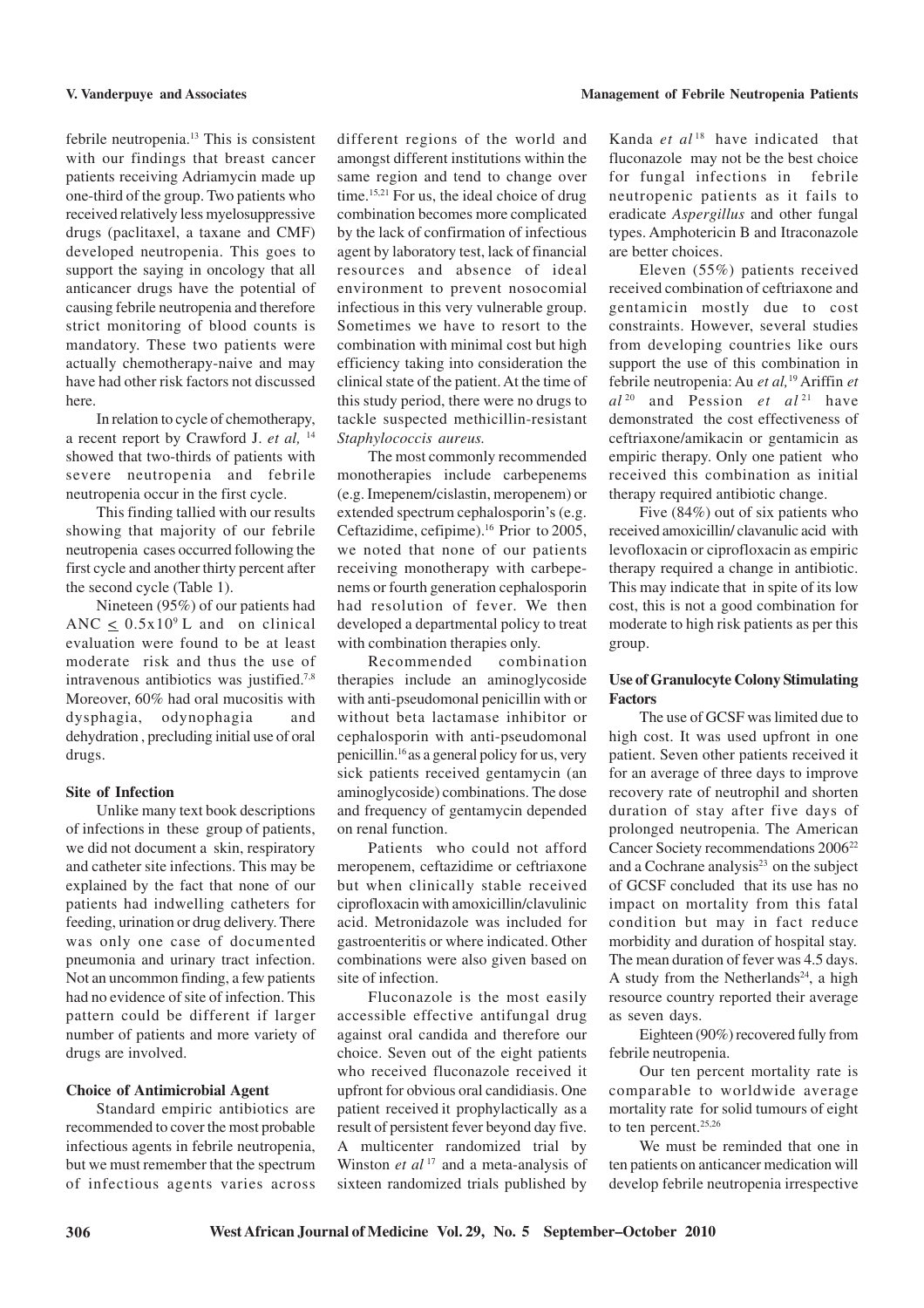of tumour type $27$  and therefore must endeavour to protect our patients from this fatal condition whilst optimising benefit from chemotherapy. This may be difficult for poorer countries, as presently GCSF is the only means of preventing dose reductions by protecting the white cell count.<sup>28</sup>

### **Use of Prophylactic Antibiotics**

Two important studies published in  $2005^{29,30}$  involving a total of 2,300 patients have suggested the use of prophylactic antibiotics in severely neutropenic patients to prevent infection.

Even though the incidence and risk of mortality were influentially reduced, prophylactic antibiotic use induced resistant patterns which has public health implications and future use of these drugs if patient develops fever. 31 Gafter-Gvilli *et al* also published results of a meta-analysis of fifty-six trials on the effect of antibiotic resistance in quinolone prophylaxis of neutropenic patients and concluded that the risk does not outweigh the gain.<sup>32</sup> From our study with limited patients, our results do not support the use of prophylactic amoxillicin/clavulinic acid on cephalosporin due to low fever recovery rate in the event of febrile neutropenia. A larger study is required to explore this further in our environment.

### **Conclusion**

Febrile neutropenia can be managed in low resource countries with comparable outcomes as developed countries in spite of several limitations. A good history and physical examination are important components of management and impacts the choice of empiric antimicrobials. Aminoglycosides are an important component of empiric combination antibiotic treatment in our setting. In the near future we need to evaluate the economics of risk of death, cost of treatment and the cost effectiveness of prophylactic G-CSF for prevention.

# **ACKNOWLEDGEMENT**

We would want to acknowledge Mr. J. Hackman for his contribution to this paper.

### **Funding**

There as no funding support for this retrospective study.

# **Transparency Declarations Section**

There are no conflicts of interest with funding with either authors.

#### **REFERENCES**

- Caggiano V, Weiss RV, Rickert TS, Linde-Zwirble WT. Incidence, cost and mortality of neutropenia hospitalisation associated with chemotherapy. *Cancer* 2005;**103:**1916–24.
- 2. Hsieh MM, Everhart JE, Byrd-Holt DD, Tisdale JF, Rodgers GP. Prevalence of neutropenia in U.S population: age, sex, smoking status and ethnic differences. *Ann Intern Med.* 2007; **146:** 486–92.
- 3. M Ellis. Management of febrile neutropenia. *Journal of Medical Sciences* 2008; **1:** 50–60.
- 4. Bodey GP, Buckley M, Sathe YS, Friereich EJ. Quantitative relationships between circulating leucocytes and infection in patients with acute leukemia. *Ann Intern Med* 1966; **64:** 328–40.
- 5. Schimpff SC, Satterlee W, Young VM, Serpick A. Empiric therapy with carbenicillin and gentamicin for febrile patients with cancer and granulocytopenia. *N Engl J Med* 1971; **284:** 1061.
- 6. Hughes, WT, Armstrong D, Bodey GP, Bow EJ, Brown AE, Calandra T *et al.* Guidelines for use of antimicrobials in neutropenic patients with cancer. *Clin Infectious Disease* 2002; **34:** 730–51.
- 7. Vidal L, Paul M, Ben Dor Itisk, Karla Soares-Weiser, Leonard Leibovici. Oral versus intravenous antibiotic treatment for febrile neutropenia in cancer patients. A systematic review and metaanalysis of randomized trials. *Journal of Antimicrobial Chemotherapy* 2004; **54:** 29–37.
- 8. Klastersky J, Paesmans M, Rubenstein EB, Boyer M, Elting L, Feld R *et al.* The Multinational Association for Supportive Care in Cancer risk index: A Multinational scoring system for identifying low-risk febrile neutropenic patients. *J Clin Oncol.* 2000; **18:** 176– 89.
- 9. Bonadonna G ,Valagussa R, Moliterni A, Zambetti M, Brambilla C. Adjuvant cyclophosphomide, methotrexate and fluorouracil in node-positive breast cancer-The results of 20 years of follow up. *N Engl J Med* 1995; **332:** 901–906.
- 10. Bosly A, Bron D, Van Hoof R, Bock, R. Berneman, Z. Ferrant A *et al.* Achievement of optimal average relative dose intensity and correlation with survival in diffuse large B cell lymphoma patients treated with CHOP. *Ann Hematology* 2008; **87:** 277–283.
- 11. Smith GF, Tooten TR. Primary care of the patient with cancer. *American Family Physician* 2007; **75:** 1207–14.
- 12. Curtin JP, Hoskins WJ, Rubin SC, Jones WB, Hakes TB, Markman MM *et al.* Chemotherapy induced neutropenia and fever in patients receiving cisplatin based chemotherapy for ovarian malignancy. *Gynaecol Oncol* 1991; **40:** 17–20.
- 13. Lalami Y, Paesmans M, Muanza F, Plehiers B, Debreucq L, Georgala A *et al.* Can we predict duration of chemotherapy-induced neutropenia in febrile neutropenic patients, focusing on regimen specific risk factors? A retrospective analysis. *Annals of Oncology* 2006;**17:** 507–514.
- 14. Crawford J, Dale DC, Kuderer NM, Nicole M, Culakova E, Poniewierski MS *et al.* Risk and timing of neutropenic event in patients receiving chemotherapy: The results of a prospective nationwide study of oncology practice. *J Natl Comp Cancer Network* 2008; **6:** 109–118.
- 15. Wiplinghoff H, Siefert H, Wenzel RP. Current trends in the epidemiology of nosocomial blood stream infections in patients with hematological and solid neoplasms in the United States. *Clin Infectious Dis* 2003; **36:** 113–120.
- 16. Commeta A, Calandra T, Gaya H, Zinner SH, de Bock R, Del Favero A *et al.* Monotherapy with meronem versus combination therapy Ceftazidime plus amikacin as empiric therapy for fever in granulocytic patients with cancer. *Antimicrobial Agents Chemother* 1996; **40:** 1108–15.
- 17. Winston DJ, Hathorn JW, Schuster MG, Schiller GJ, Territo MC. A multicenter randomized trial of fluconazole versus amphotericin B for empiric antifungal therapy for febrile neutropenic patients with cancer. *Am J Med* 2000; **108:** 282–9.
- 18. Kanda Y, Yamoto R, Chizuka A. Prophylactic action of oral fluconazole against fungal infections in neutropenic patients. A meta-analysis of sixteen randomized control trials. *Cancer* 2004; **89:** 1611–25.
- 19. Au E, Ang PT. Management of chemotherapy induced neutropenic sepsis. Combination and aminoglycoside. *Ann Acad Med Singapore* 1993; **22:** 319–22.